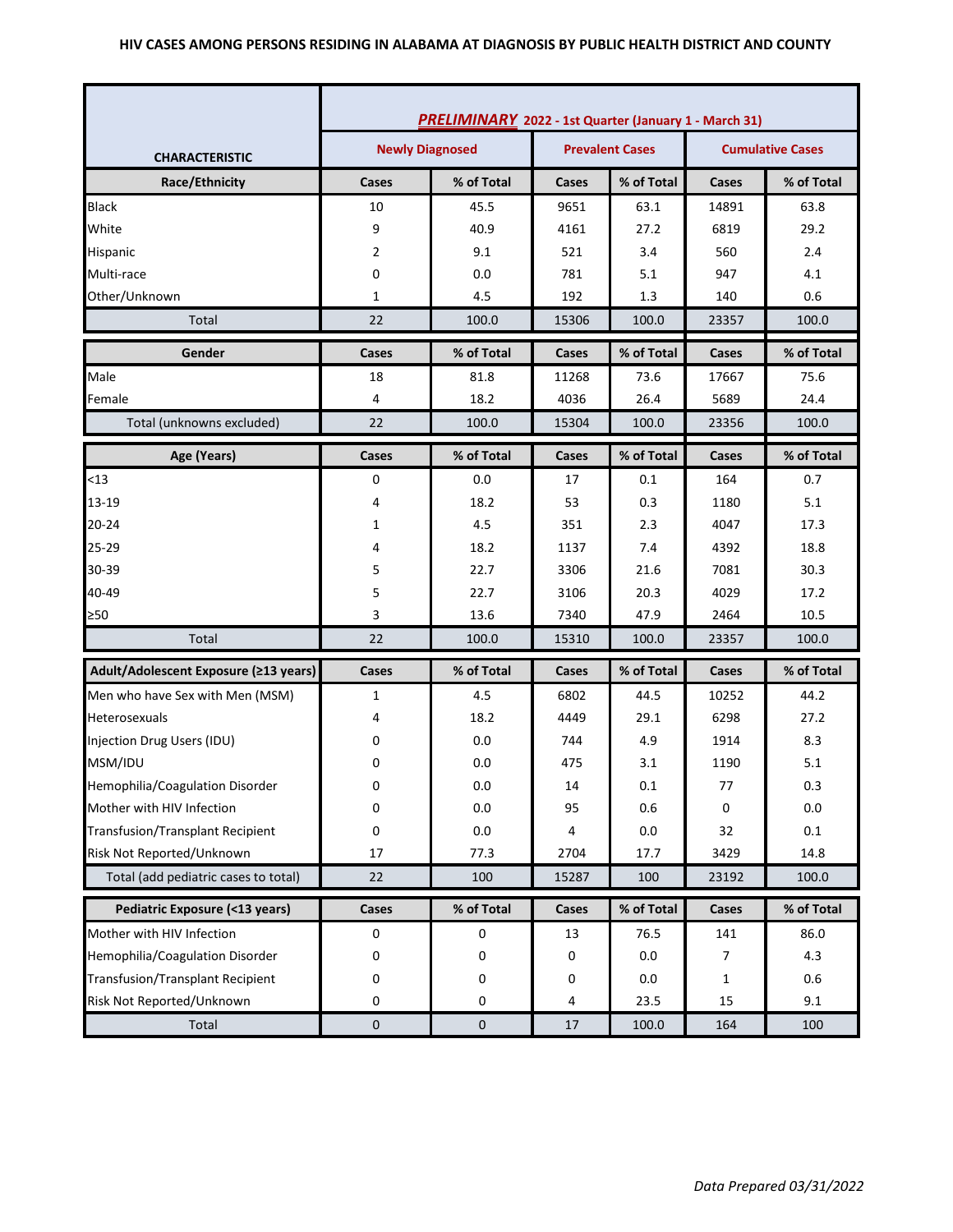## **HIV CASES AMONG PERSONS RESIDING IN ALABAMA AT DIAGNOSIS BY PUBLIC HEALTH DISTRICT AND COUNTY**

|                                  | PRELIMINARY 2022 - 1st Quarter (January 1 - March 31) |            |                        |            |                         |            |  |
|----------------------------------|-------------------------------------------------------|------------|------------------------|------------|-------------------------|------------|--|
|                                  | <b>Newly Diagnosed</b>                                |            | <b>Prevalent Cases</b> |            | <b>Cumulative Cases</b> |            |  |
| <b>Public Health District</b>    | Cases                                                 | % of Total | Cases                  | % of Total | Cases                   | % of Total |  |
| <b>Northern</b>                  | 3                                                     | 14.3       | 1793                   | 11.7       | 2368                    | 10.2       |  |
| East Central                     | 6                                                     | 28.6       | 3007                   | 19.7       | 4876                    | 21.0       |  |
| <b>West Central</b>              | 0                                                     | 0.0        | 1089                   | 7.1        | 1486                    | 6.4        |  |
| Jefferson                        | 7                                                     | 33.3       | 4013                   | 26.3       | 6260                    | 26.9       |  |
| Northeastern                     | 3                                                     | 14.3       | 1390                   | 9.1        | 1684                    | 7.2        |  |
| Southeastern                     | 1                                                     | 4.8        | 1129                   | 7.4        | 1621                    | 7.0        |  |
| Southwestern                     | 1                                                     | 4.8        | 818                    | 5.4        | 1280                    | 5.5        |  |
| Mobile                           | 0                                                     | 0.0        | 2039                   | 13.3       | 3654                    | 15.7       |  |
| Total (does not include unknown) | 21                                                    | 100.0      | 15278                  | 100.0      | 23229                   | 100        |  |

# **\*\*\*Note: Statistics should be interpreted WITH CAUTION as not all reported cases have been entered into the HIV Surveillance database.**

### **Effective October 1, 2017 , Public Health Areas have been redistributed as eight Public Health Districts. Unknown cases are only accounted for in state total.**

Newly diagnosed HIV includes newly diagnosed HIV infections during the year of interest.

Prevalent HIV includes all persons living with HIV as of March 31, 2022. Cumulative HIV includes all diagnosed HIV (living and deceased) as of March 31, 2022.

Totals include unknown case counts. Females with no risk factor reported are reclassified as heterosexual exposure.

Age among newly diagnosed and cumulative cases is age at diagnosis. Prevalent age is current age among cases living as of March 31, 2022.

Public Health District represents residence at diagnosis among newly diagnosed and cumulative cases and current residence among prevalent cases.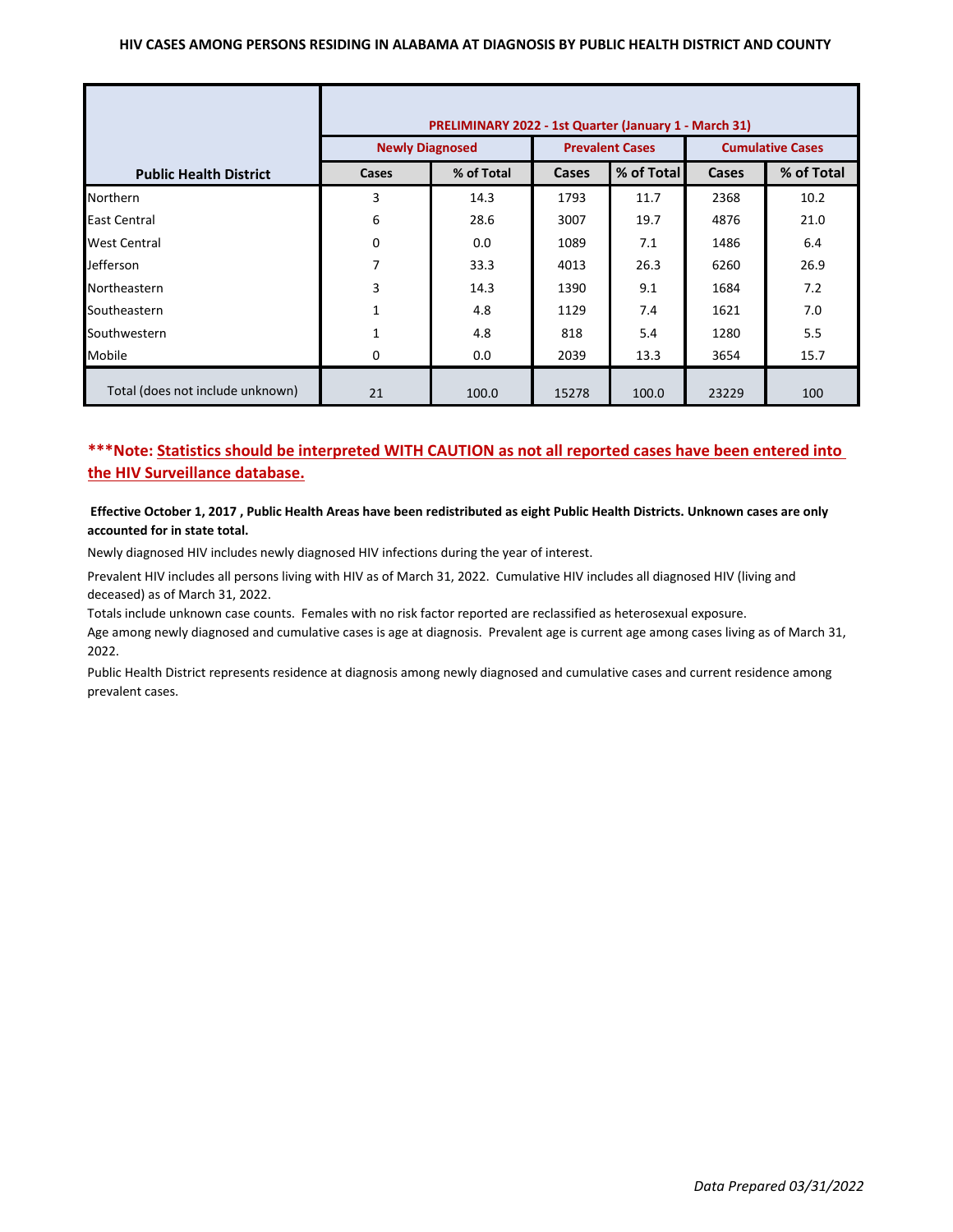## **HIV CASES AMONG PERSONS RESIDING IN ALABAMA AT DIAGNOSIS BY PUBLIC HEALTH DISTRICT AND COUNTY**

|                               | Preliminary 2022 - 1st Quarter (January 1 - March 31) |            |      |       |                  |                   |            |
|-------------------------------|-------------------------------------------------------|------------|------|-------|------------------|-------------------|------------|
| <b>PUBLIC HEALTH DISTRICT</b> | <b>Newly Diagnosed</b>                                |            |      |       | <b>Prevalent</b> | <b>Cumulative</b> |            |
| <b>NORTHERN</b>               | Cases                                                 | % of Total | Rate | Cases | % of Total       | Cases             | % of Total |
| Colbert                       |                                                       |            |      | 69    | 3.8              | 110               | 4.6        |
| Cullman                       |                                                       |            |      | 86    | 4.8              | 116               | 4.9        |
| Franklin                      |                                                       |            |      | 26    | 1.5              | 30                | 1.3        |
| Jackson                       |                                                       |            |      | 45    | 2.5              | 54                | 2.3        |
| Lauderdale                    |                                                       |            |      | 107   | 6.0              | 146               | $6.2$      |
| Lawrence                      |                                                       |            |      | 26    | 1.5              | 46                | 1.9        |
| Limestone                     |                                                       |            |      | 139   | 7.8              | 185               | 7.8        |
| Madison                       |                                                       |            |      | 935   | 52.1             | 1220              | 51.5       |
| Marion                        |                                                       |            |      | 42    | 2.3              | 39                | 1.6        |
| Marshall                      |                                                       |            |      | 137   | 7.6              | 167               | 7.1        |
| Morgan                        |                                                       |            |      | 167   | 9.3              | 237               | 10.0       |
| Winston                       |                                                       |            |      | 14    | 0.8              | 18                | 0.8        |
| Total (unknowns excluded)     | 3                                                     | 100        | 0.3  | 1793  | 100              | 2368              | 100        |
| <b>EAST CENTRAL</b>           | Cases                                                 | % of Total | Rate | Cases | % of Total       | Cases             | % of Total |
| Autauga                       |                                                       |            |      | 113   | 3.8              | 188               | 3.9        |
| <b>Bullock</b>                |                                                       |            |      | 55    | 1.8              | 76                | 1.6        |
| Chambers                      |                                                       |            |      | 122   | 4.1              | 209               | 4.3        |
| Coosa                         |                                                       |            |      | 20    | 0.7              | 26                | 0.5        |
| Elmore                        |                                                       |            |      | 224   | 7.4              | 269               | 5.5        |
| Lee                           |                                                       |            |      | 351   | 11.7             | 480               | 9.8        |
| Lowndes                       |                                                       |            |      | 50    | 1.7              | 94                | 1.9        |
| Macon                         |                                                       |            |      | 117   | 3.9              | 188               | 3.9        |
| Montgomery                    |                                                       |            |      | 1647  | 54.8             | 2921              | 59.9       |
| Russell                       |                                                       |            |      | 227   | 7.5              | 317               | 6.5        |
| Tallapoosa                    |                                                       |            |      | 81    | 2.7              | 108               | 2.2        |
| Total                         | 6                                                     | 100        | 0.8  | 3007  | 100              | 4876              | 100        |
| <b>WEST CENTRAL</b>           | Cases                                                 | % of Total | Rate | Cases | % of Total       | Cases             | % of Total |
| <b>Bibb</b>                   |                                                       |            |      | 53    | 4.9              | 46                | 3.1        |
| Chilton                       |                                                       |            |      | 70    | $6.4\,$          | 68                | 4.6        |
| Fayette                       |                                                       |            |      | 14    | 1.3              | 25                | 1.7        |
| Greene                        |                                                       |            |      | 31    | $2.8\,$          | 55                | 3.7        |
| Hale                          |                                                       |            |      | 68    | $6.2\,$          | 74                | $5.0\,$    |
| Lamar                         |                                                       |            |      | 25    | 2.3              | 20                | $1.3\,$    |
| Perry                         |                                                       |            |      | 31    | $2.8$            | 43                | 2.9        |
| Pickens                       |                                                       |            |      | 64    | 5.9              | 65                | 4.4        |
| Sumter                        |                                                       |            |      | 39    | 3.6              | 71                | 4.8        |
| Tuscaloosa                    |                                                       |            |      | 601   | 55.2             | 883               | 59.4       |
| Walker                        |                                                       |            |      | 93    | $8.5\,$          | 136               | 9.2        |
| Total                         | $\pmb{0}$                                             | #DIV/0!    | 0.0  | 1089  | 100              | 1486              | 100        |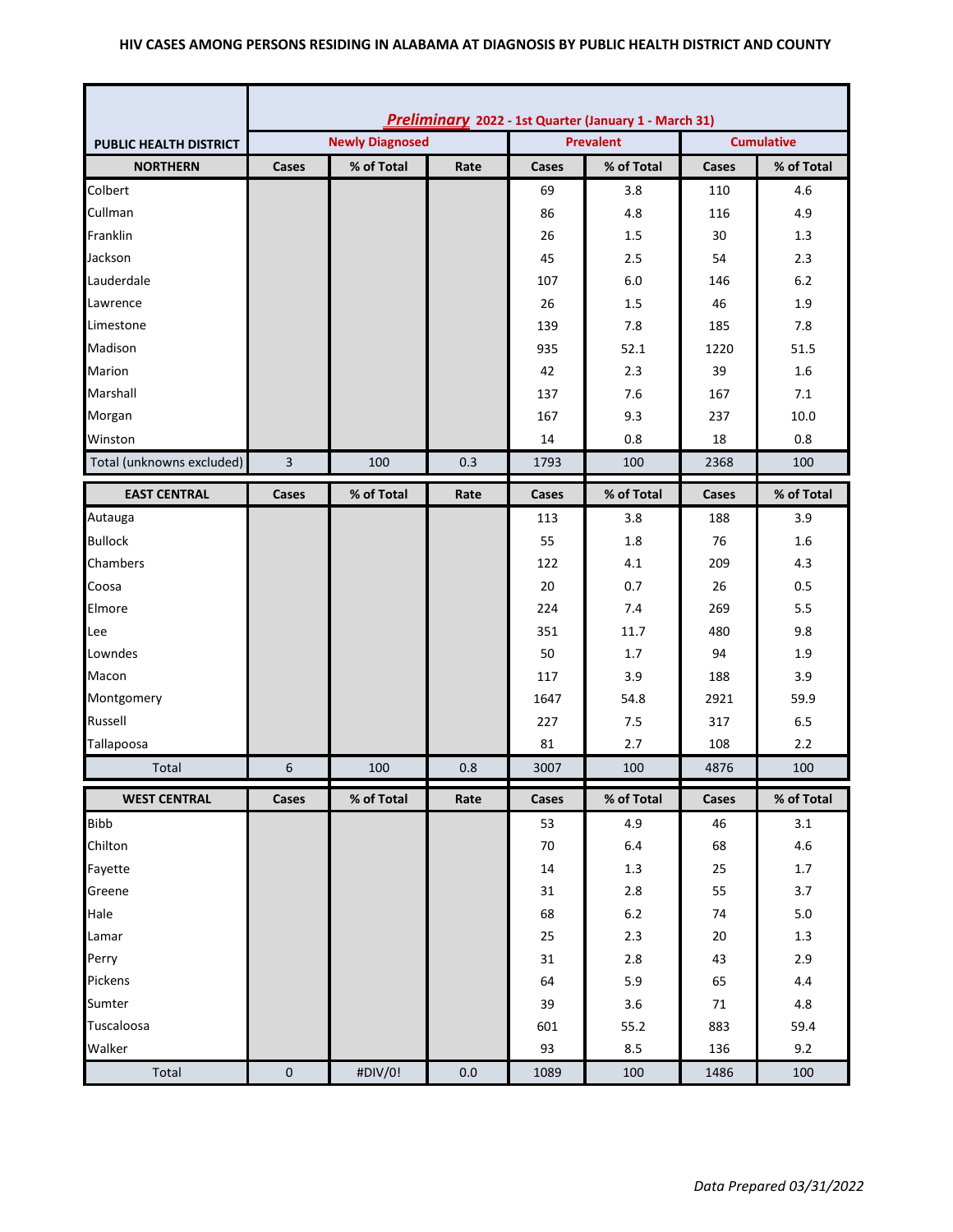|                               | Preliminary 2022 - 1st Quarter (January 1 - March 31) |                        |      |                     |                  |                   |            |  |
|-------------------------------|-------------------------------------------------------|------------------------|------|---------------------|------------------|-------------------|------------|--|
| <b>PUBLIC HEALTH DISTRICT</b> |                                                       | <b>Newly Diagnosed</b> |      |                     | <b>Prevalent</b> | <b>Cumulative</b> |            |  |
| <b>JEFFERSON</b>              | Cases                                                 | % of Total             | Rate | % of Total<br>Cases |                  | Cases             | % of Total |  |
| Jefferson                     | $\overline{7}$                                        | 100                    | 1.1  | 4013                | 100              | 6260              | 100        |  |
| Total                         | $\overline{7}$                                        | 100                    | 1.1  | 4013                | 100              | 6260              | 100        |  |
| <b>NORTHEASTERN</b>           | Cases                                                 | % of Total             | Rate | Cases               | % of Total       | Cases             | % of Total |  |
| Blount                        |                                                       |                        |      | 39                  | 2.8              | 88                | 5.2        |  |
| Calhoun                       |                                                       |                        |      | 278                 | 20.0             | 376               | 22.3       |  |
| Cherokee                      |                                                       |                        |      | 29                  | 2.1              | 55                | 3.3        |  |
| Clay                          |                                                       |                        |      | 24                  | 1.7              | 35                | 2.1        |  |
| DeKalb                        |                                                       |                        |      | 70                  | 5.0              | 87                | $5.2$      |  |
| Cleburne                      |                                                       |                        |      | 14                  | 1.0              | 20                | 1.2        |  |
| Etowah                        |                                                       |                        |      | 210                 | 15.1             | 271               | 16.1       |  |
| Randolph                      |                                                       |                        |      | 20                  | 1.4              | 40                | 2.4        |  |
| Shelby                        |                                                       |                        |      | 366                 | 26.3             | 295               | 17.5       |  |
| St. Clair                     |                                                       |                        |      | 138                 | 9.9              | 140               | 8.3        |  |
| Talladega                     |                                                       |                        |      | 202                 | 14.5             | 277               | 16.4       |  |
| Total                         | 3                                                     | 100                    | 0.4  | 1390                | 100.0            | 1684              | 100.0      |  |
| SOUTHEASTERN                  | Cases                                                 | % of Total             | Rate | Cases               | % of Total       | <b>Cases</b>      | % of Total |  |
| Barbour                       |                                                       |                        |      | 117                 | 10.4             | 165               | 10.2       |  |
| <b>Butler</b>                 |                                                       |                        |      | 60                  | 5.3              | 90                | 5.6        |  |
| Coffee                        |                                                       |                        |      | 94                  | 8.3              | 145               | 8.9        |  |
| Covington                     |                                                       |                        |      | 58                  | 5.1              | 87                | 5.4        |  |
| Crenshaw                      |                                                       |                        |      | 27                  | 2.4              | 39                | 2.4        |  |
| Dale                          |                                                       |                        |      | 146                 | 12.9             | 228               | 14.1       |  |
| Geneva                        |                                                       |                        |      | 45                  | 4.0              | 55                | 3.4        |  |
| Henry                         |                                                       |                        |      | 49                  | 4.3              | 65                | 4.0        |  |
| Houston                       |                                                       |                        |      | 408                 | 36.1             | 569               | 35.1       |  |
| Pike                          |                                                       |                        |      | 125                 | 11.1             | 178               | 11.0       |  |
| Total                         | $\mathbf{1}$                                          | 100                    | 0.3  | 1129                | 100              | 1621              | 100        |  |
| <b>SOUTHWESTERN</b>           | Cases                                                 | % of Total             | Rate | Cases               | % of Total       | Cases             | % of Total |  |
| Baldwin                       |                                                       |                        |      | 384                 | 46.9             | 537               | 42.0       |  |
| Choctaw                       |                                                       |                        |      | 30                  | 3.7              | 41                | 3.2        |  |
| Clarke                        |                                                       |                        |      | 42                  | 5.1              | 53                | 4.1        |  |
| Conecuh                       |                                                       |                        |      | 34                  | $4.2\,$          | 74                | 5.8        |  |
| <b>Dallas</b>                 |                                                       |                        |      | 143                 | 17.5             | 282               | 22.0       |  |
| Escambia                      |                                                       |                        |      | 74                  | 9.0              | 103               | 8.0        |  |
| Marengo                       |                                                       |                        |      | 32                  | 3.9              | 52                | 4.1        |  |
| Monroe                        |                                                       |                        |      | 35                  | 4.3              | 66                | $5.2$      |  |
| Washington                    |                                                       |                        |      | 19                  | 2.3              | 31                | 2.4        |  |
| Wilcox                        |                                                       |                        |      | 25                  | 3.1              | 41                | 3.2        |  |
| Total (unknowns excluded)     | $\mathbf{1}$                                          | 100                    | 0.2  | 818                 | 100              | 1280              | 100        |  |